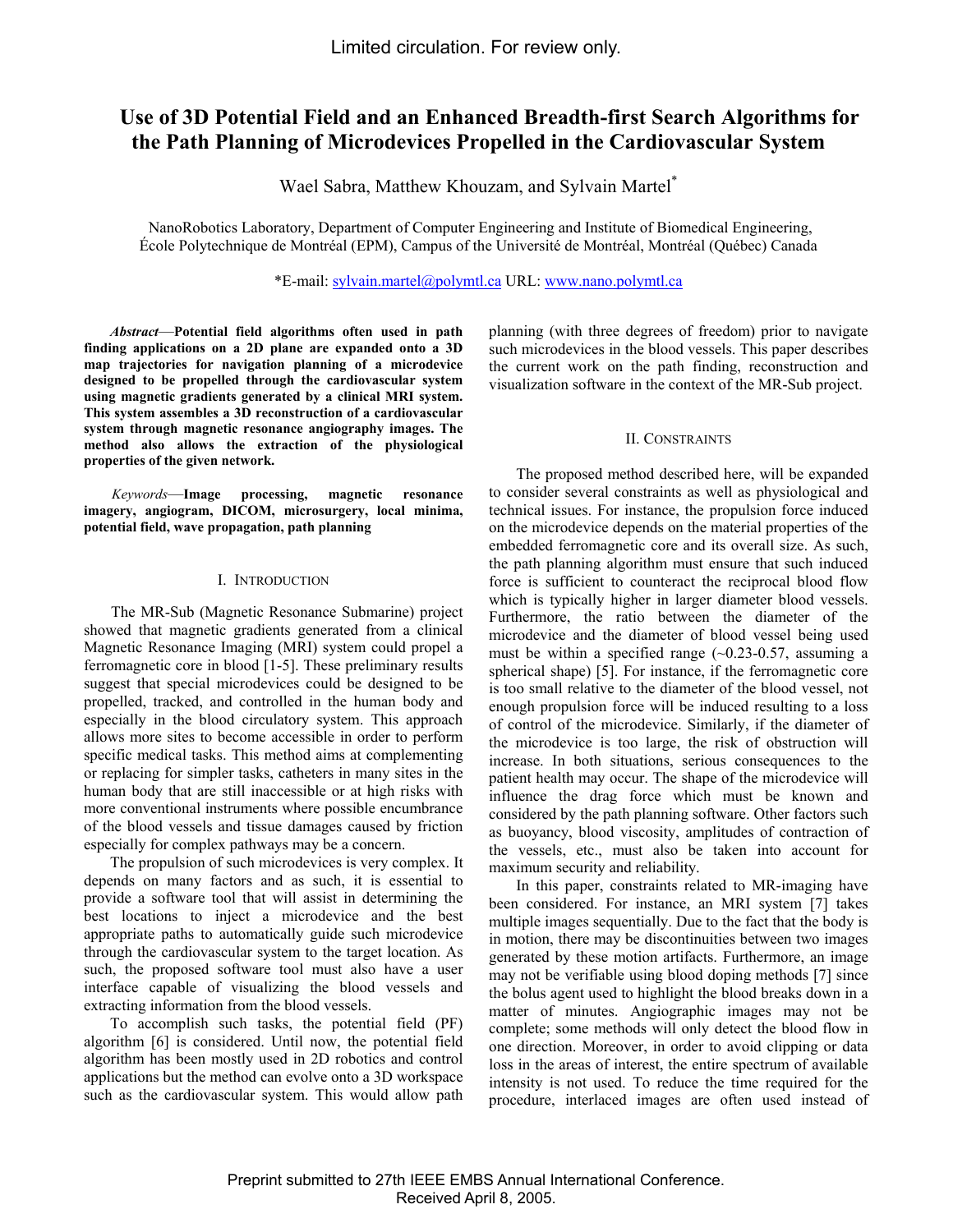recording images continuously. Since of all these issues, development has been more focused on cone-beam CT scanners. The MR images use the DICOM standard [8, 9]. These files contain image and network information not available with standard image files, such as the physical dimensions of a pixel, the number of the slice of the image and the characteristics of the MRI system. These parameters provide every pixel an absolute X, Y and Z position. The images are defined using a 12-bit depth grayscale. Each pixel has a volume (typically  $1 \text{ mm}^3$ ) and can be viewed as voxels which can be considered as a node in the present methods. These voxels are sometimes larger than the microdevice or the blood vessels the angiographic images still need parsing. These images are not saturated and hence, need to be enhanced. Since precision is an essential factor, the amount of image filtering is also minimized.

 Another issue that complicates the implementation of such a software tool is the complexity of the blood vessel network as it is riddled with forks, with changes in volume due to contractions of the blood vessels, and contains local minimums. More specifically, these minimums consist of points that appear as dead-ends for the proposed algorithm.

#### III. RECONSTRUCTION AND VISUALIZATION

An MRI system generates slice images of a specific zone. In order to set up a 3D volume of the images, the images are parsed and relevant information is extracted. Once the images are reconstructed, the 3D data structures and filters may be applied to the whole volume. The filters used are normalization, static thresholds, dynamic thresholds and convolution matrices. The normalization filter minimizes the precision loss incurred by applying other filters and compensates for missing frames or missing regions in the data source. The static thresholds allow the rough detection of blood vessels in an angiogram. The dynamic filtering allows a more sensitive detection of blood vessels but generates more false positive results since it is sensitive to high frequency noise. The previous two methods are used to address the issues of varying angiogram intensities for blood vessels. The convolution matrix functionalities allow the image to be filtered and enhanced. These filters include tools such as edge detection, Gaussian blurs, median blurs and sharpen mask options [10]. A program has been developed to image the 3D structure. It allows instant feedback to the user and verifies if the precision obtained is still acceptable after filtering. This visualization and filtering toolkit allows users to program analytical algorithms without having to deal with DICOMbased medical images. Hence, with higher levels of abstraction, the development and validation of complex algorithms is made easier.

## IV. PATH FINDING AND PROPERTY EXTRACTION

The choice of the algorithm requires a review of current path finding techniques. It should be specified first that the best path through the cardiovascular network is not necessarily the shortest path or the fastest path. It depends on the conditions specific to each network such as neighboring organs, difficult curves and possible obstructions.

 There are two main categories of path-finding algorithms, local algorithms and global algorithms. Local algorithms do not retain a memory of the whole map and only provide the path considered the best. Global algorithms have the advantage of knowing the whole map at any given time at the cost of being usually much more memory intensive.

 The criteria for the best algorithm are computation time, memory usage, local minima handling, and the capability of determining multiple paths. Local minima handling is necessary since the blood vessels seen as paths present local minimums. Multiple path capabilities are necessary in order to offer to the operator, multiple alternative paths to reach a target.

TABLE I

| . שפר<br>Review of existing algorithms |                    |                     |                    |
|----------------------------------------|--------------------|---------------------|--------------------|
| Algorithms                             | Time<br>complexity | Space<br>complexity | Multiple-<br>Paths |
| <b>Breadth-First</b><br>Search         | $O(k^n)$           | $O(k^n)$            | yes                |
| Depth-First Search                     | $O(k^m)$           | O(km)               | no                 |
| Random Tree                            | Random             | Random              | no                 |
| Dijkstra                               | Depends            | Depends             | yes                |
| <b>Best-First Search</b>               | Depends            | Depends             | No                 |
| $A^*$                                  | $O(k^n)$           | $O(k^n)$            | No                 |
| Cellular<br>decomposition              | O(NlogN)           | O(N)                | No                 |
| Skeletal                               | Depends            | Depends             | Yes                |
| 2D Potential<br>fields $[5]$           | Depends            | Depends             | No                 |

k= branching factor, n = average depth, m=maximum depth,  $N=$  number of nodes.

 In Table 1, k is the branching factor, the amount a graph will spread out, n is the average depth of the graph, m is the maximal depth of a branch of the graph and N is the number of nodes in the given graph, typically k\*n.

 After reviewing all the algorithms listed in Table 1, the best choice for this application appears to be the breadthfirst search. For example, the method "depth-first search" (see Table 1) will end at the first match and therefore it will not guarantee the best path while the "best-first search" on the other hand, will end at local minima, and the A\* will not handle multiple paths. Nonetheless, an interesting feature of the PF algorithm is the extraction of characteristics about the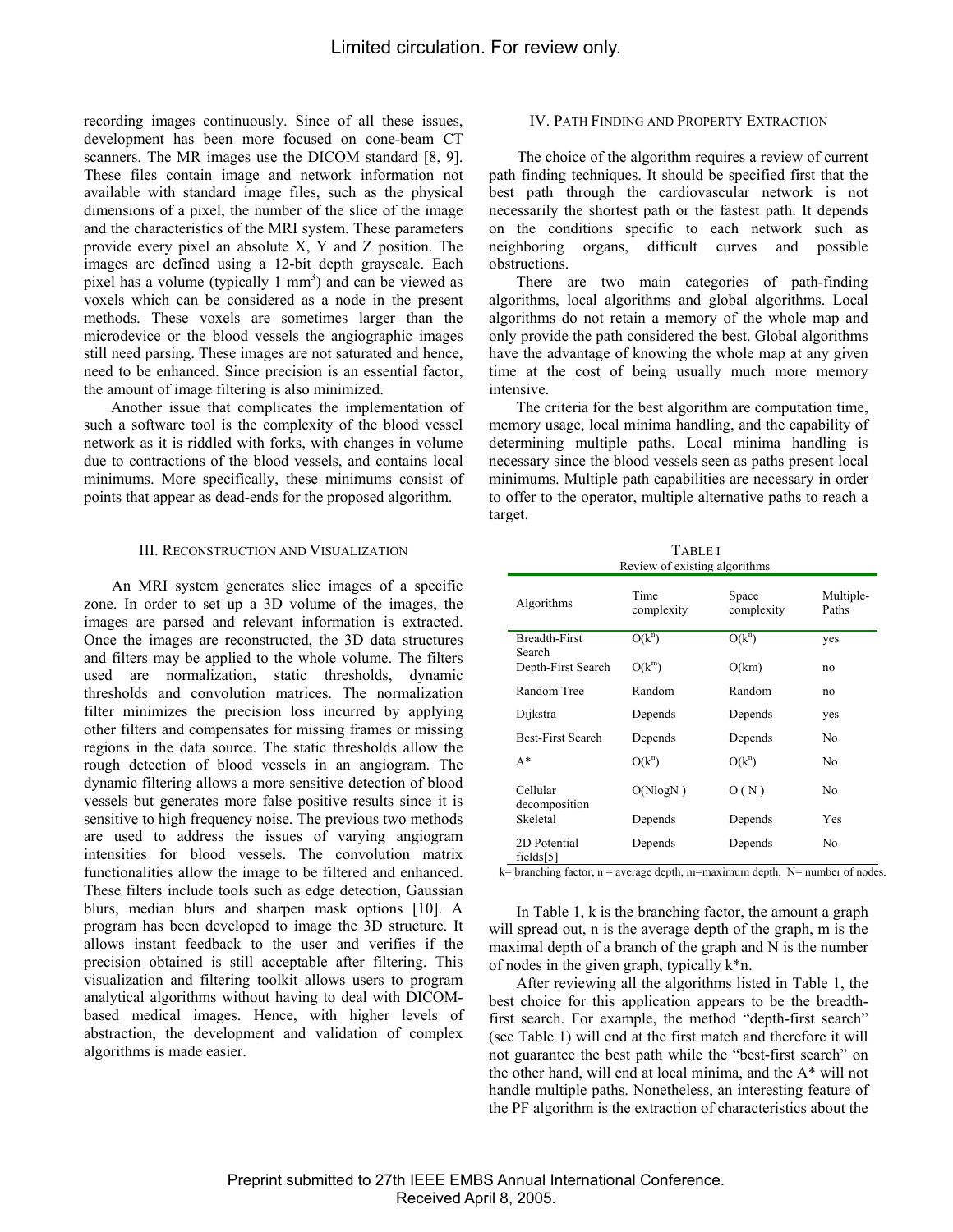graph by highlighting obstacles and creating a topographical map of the region of interest. It also adapts well to a changing graph. These features address the issues of the movements of a patient and the capability for selecting a proper blood vessel within the identified physiological and technical constraints (Sect. II). Therefore, for the purposes of this project, a hybrid method consisting of the PF and breadth-first search is proposed.

 The proposed PF algorithm is based on Newton's law of attraction as depicted in (1).

$$
F_{obstacle} \approx \frac{M_1 M_2}{d^2} \tag{1}
$$

The value of a potential at a given point is equal to the sum of the forces of repulsion (2).

$$
PF(x, y, z) = \sum F_{obstacles}
$$
 (2)

In Eq. 2,  $M_1$  and  $M_2$  are constants. Equation 3 is the result of substituting  $(1)$  in  $(2)$ .

$$
PF(x, y, z) = \sum \frac{cte}{d^2} \tag{3}
$$

 Potential field is used initially to create a force map of the region of interest. It first creates a list of obstacles and then, it calculates the sum of the squared distance from each obstacle to the voxel. The result represents the effect or cost of each obstacle in a given voxel. Such force on all three axes, decreases by a  $1/\overline{d}^2$  where d is the distance between the microdevice and a particular obstacle.

The breadth-first search which can be represented as a wave traveling through the topological force map from the source to the destination is then applied to the force map. This phase shows all the available paths thus addressing the multiple-path requirement. The method is limited to a maximum distance through parameters in the software to restrict the number of potential paths. The pseudo-code for the algorithm is described at the end of the paper.

 Fig.1a and Fig.1b illustrate the behavior of the PF algorithm. The images represent 2D slices of a 3D region of interest. Fig. 1 (a) shows the degradation of a PF. The darker squares are further away from a punctual obstacle in a blood vessel. Fig. 1 (b) shows the behavior of the PF algorithm in a closed surface. This is comparable to a transversal slice of a blood vessel. Here for the sake of clarity in the images, the attenuation is  $1/d$  and not  $1/d^2$  since squared degradation in the map would generate insignificant differences after 2 iterations.





Fig.1. (a) 2D slice visualization of the potential field of a punctual obstacle and (b) transversal slice of a blood vessel.

The breadth-first search algorithm, in conjunction with the PF algorithm generates the candidate paths to be taken by a microdevice while the PF is given as a cost element to each step in the search. The paths returned show the cost of each step and thus, pertinent information such as path length, mean path width, largest point, narrowest point and an estimated travel time.

## V. RESULTS

 The MRI test bench was run on a sample interlaced matrix containing the angiogram of a human brain. The static threshold was set at 50% in Fig. 2a and at 35% in Fig. 2b. The previous image was also passed though a "sharpen" convolution matrix and was displayed using smooth shading.



Fig.2. 3D volume reconstruction from upper half MRI images of a human body (a) by using a static threshold of 50%and (b) by using a static threshold of 35% with a convolution matrix.

 The PF algorithm was coded and simulated in MATLAB. A 2D slice of a 3D image is plotted in a height map as depicted in Fig. 3 and Fig. 4. Fig. 3 is the result of applying the PF algorithm on a region of interest containing 2 null dimension (point) obstacles.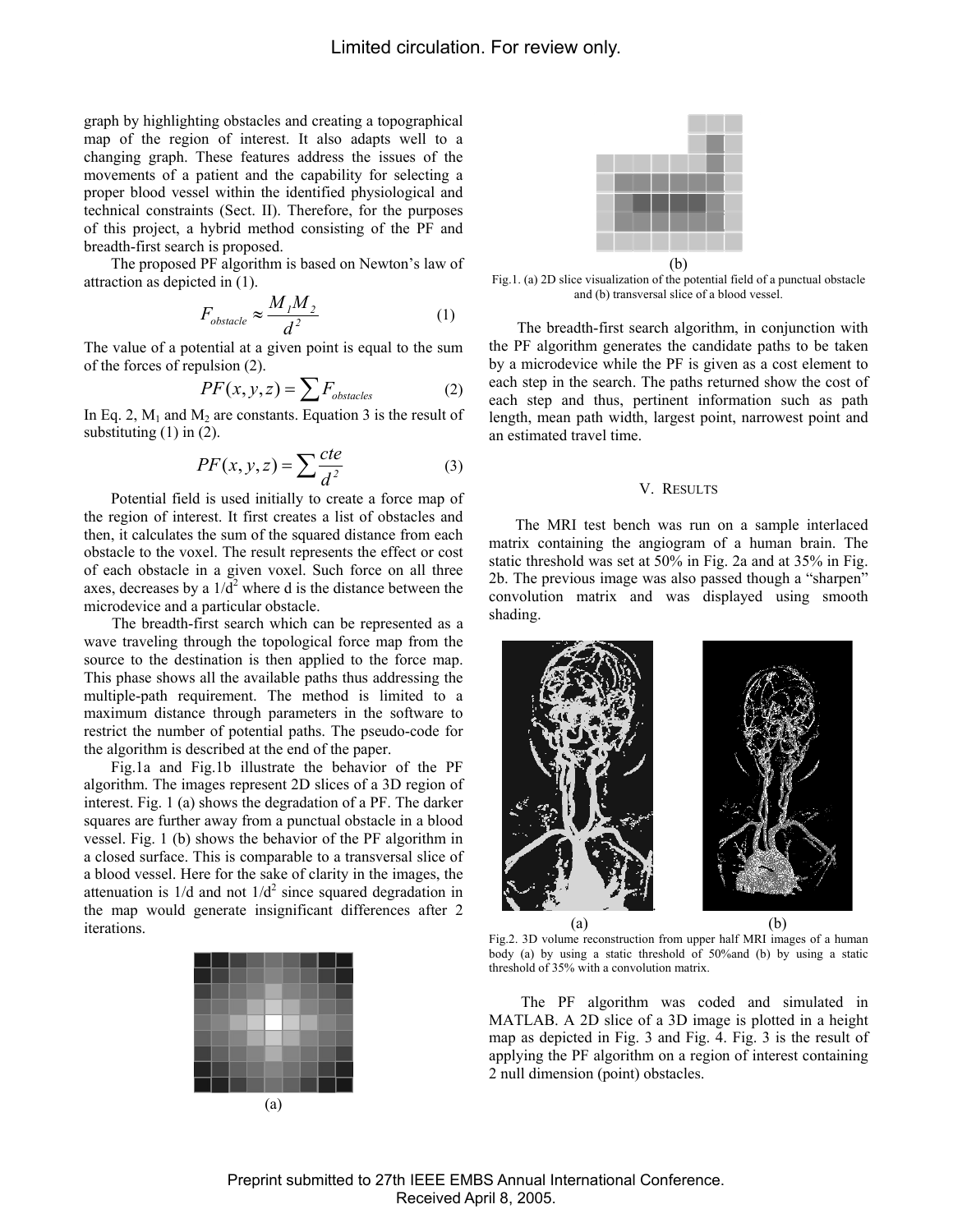

Fig.3. Two-point PF simulation on a 2D plane

The results plotted in Fig. 4 use the same simulation as the one shown in Fig. 3 but with two parallel straight lines obstacles.



Fig.4. Potential field simulation of the 2D input slice of a center sliced blood vessel.

#### VI. DISCUSSION

 The preliminary results of the toolkit show that the threshold function alone is sufficient for most normalized angiograms. The convolution matrix functionalities can solve the remaining problems but could be omitted in many cases since they increase the memory requirements by up to 2700%. This is due to the convolution matrix storing multiple copies of the structure in order to preserve the dependencies in the order of transformations.

 A 3D network created from the sparse data source, a source missing some elements, can be interpolated. The generated images did have some threshold detection problems with the dynamic filter as the high frequency signals were not preserved.

 The performance of the display system with most 3D functionalities disabled was acceptable on older PCs. This will allow a wider developer base.

 The implemented 3D breadth-first search algorithm has removed the local minima issue while efficiently finding the best path as defined by the costing of the PF. All of the addressed requirements have been satisfied. Characteristics are extracted and a topographical pressure map is generated which allow better navigation of a microdevice through blood vessels. The images illustrate the functionality of the PF algorithm. Fig. 4 illustrates a path drawn between two discrete obstacles. The farther away a cursor is, the less it will be repelled by the forces of the obstacles. It shows the algorithm interpreting a blood vessel where the two peaks are the walls of the vessel and the valley in the center is an area where the microdevice may travel.

#### VII. CONCLUSION

 The results show the feasibility of implementing a 3D algorithm for path-planning for a microdevice to be propelled through the blood vessels by magnetic gradients generated by an MRI system. An issue with this system is that the potential fields will be very weak far from the blood vessels, so if there are any discontinuities in the initial MRI images, the system could bypass the blood vessels all together and plot a path in the wrong areas. However, the convolution matrix filters correct this issue. Moreover, the breadth-first search algorithm has a requirement in its path finding logic to always pick a passage with a maximal diameter. Sending the images from an MRI system onto a 3D structure and using an advanced potential field algorithm has fulfilled the goal and may prove to be an important tool in the context of the MR-Sub project. Nonetheless, additional work needs to be done to consider several physiological and technological constraints as mentioned briefly in the paper.

#### ACKNOWLEDGMENT

 This work is supported by a strategic grant from the Natural Sciences and Engineering Research Council of Canada (NSERC) and in part by a Canada Research Chair (CRC) in Conception, Fabrication, and Validation of Micro/Nanosystems, the Canadian Foundation for Innovation (CFI), and the Government of Québec. We acknowledge the support of Hôpital Notre-Dame and Centre Hospitalier de l'Université de Montréal (CHUM) that provided the infrastructure to conduct MRI tests.